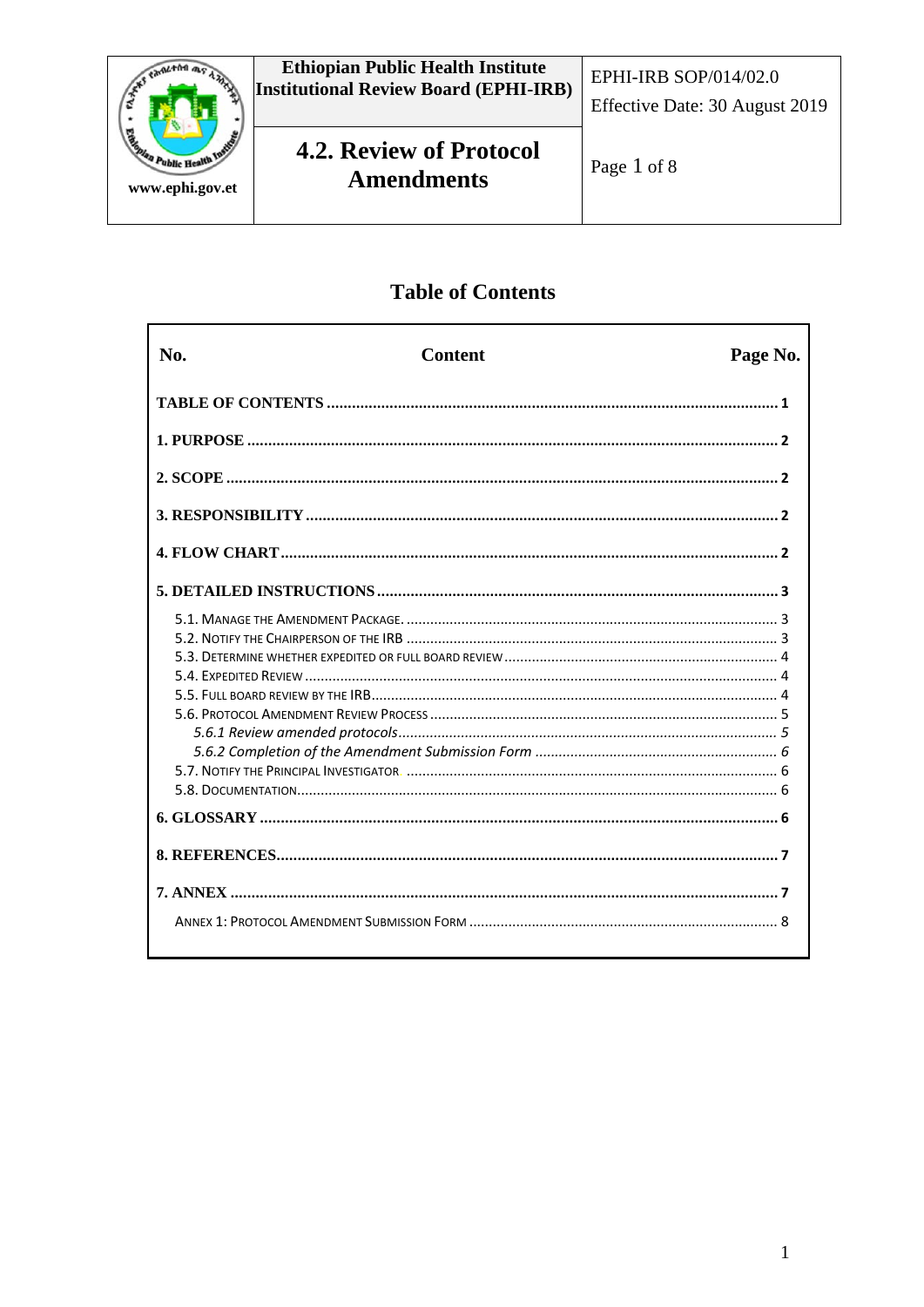

# **1. Purpose**

The purpose of this SOP is to describe how protocol amendments are managed and reviewed by the IRB.

# **2. Scope**

This SOP applies to previously approved study protocols but later being amended and submitted for approval by the IRB. Amendments made to protocols may not be implemented until reviewed and approved by the IRB.

# **3. Responsibility**

It is the responsibility of the IRB Secretariat to manage protocol amendments. Investigators may amend the contents of protocols from time to time. Protocol amendments may be submitted for either "expedited" review by the Chairperson / Secretariat/members / reviewers or full board review.

# **4. Flow chart**

| No.                      | <b>Activity</b>                                                 | <b>Responsibility</b>                               |
|--------------------------|-----------------------------------------------------------------|-----------------------------------------------------|
| 1                        | Manage the Amendment Package                                    | <b>IRB</b> Secretariat                              |
| 2                        | Notify the Chairperson of the IRB                               | <b>IRB</b> Secretariat                              |
| 3                        | Determine whether Expedited or Full Board Chairperson<br>Review |                                                     |
| 4                        | <b>Expedited Review</b>                                         | IRB Secretariat/chairperson/<br>members/consultants |
| $\overline{\phantom{1}}$ | <b>Full Board Review</b>                                        | IRB Secretariat / members /<br>Chairperson          |
| 6                        | <b>Amendment Review Process</b>                                 | IRB Secretariat / members /<br>Chairperson          |
| 7                        | Notify the Principal Investigator                               | <b>IRB</b> Secretariat                              |
| 8                        | Documentation                                                   | <b>IRB</b> Secretariat                              |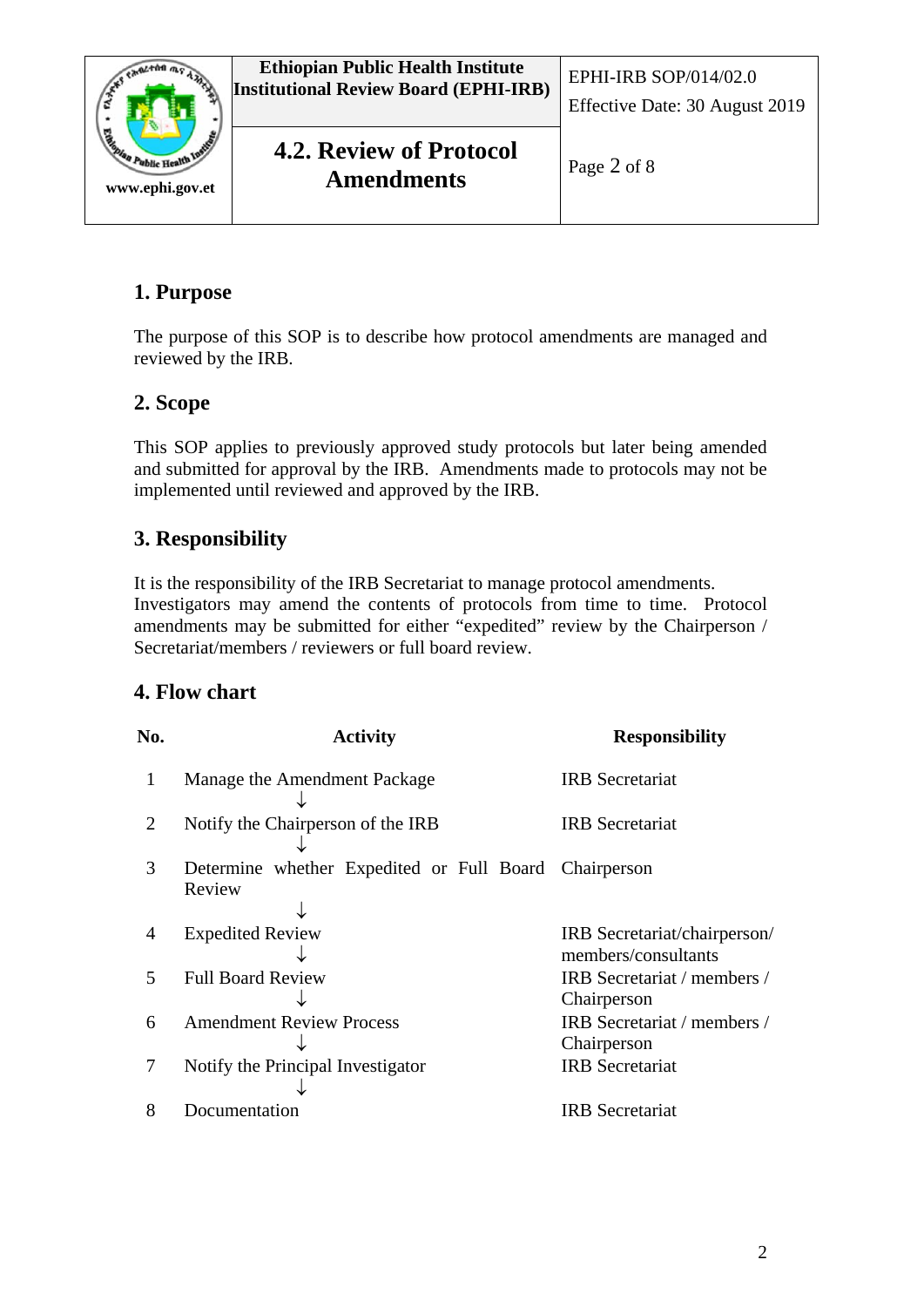

# **5. Detailed instructions**

## **5.1. Manage the Amendment Package**.

- The amendment package is prepared by the PI.
- Upon receipt of the amendment package, the Secretariat of the IRB should follow protocol submission procedure (EPHI-IRB SOP/007/02.0), using document receipt form (EPHI-IRB AF 02-007/02.0) and maintaining confidentiality (SOP# EPHI-IRB 027/02.0)
- Procedure for Maintaining Confidentiality of IRB Documents.
	- **Request for Amendment Memorandum** of the Protocol by the Principal Investigator on an existing and previously approved protocol. The memorandum should:
		- o State/describe the amendment
		- o Provide the reason for the amendment
		- o State any untoward effects with original protocol
		- o State expected untoward effects because of the amendment

## - **Original Amendment Submission Form**

o Check for completeness and for the presence of the required signatures (Principal Investigator or senior relevant expertise or Medical Advisor of the Institute, if applicable). See Annex 1: EPHI-IRB AF 01-014/02.0

## - **Protocol and Related Documents**

- o The amended version of the protocol and related documents should be provided
- o A separate letter indicating the changes or modifications made (addition or deletion) to the document with citation of the page, paragraph and statement lines on the document to describe where the changes or modifications are made

## **5.2. Notify the Chairperson of the IRB**

- Upon receipt of the amendment package, the Secretariat should inform the Chairperson of the IRB in writing (electronically or paper based)
- Keep "Sent" and "Received" mail related to the notification of the Chairperson in the protocol file under the Correspondence section
- Send the request for amendment memorandum and the protocol and related documents to the Chairperson within one working day of receipt by the Secretariat
- Follow EPHI-IRB SOP/027/02.0 to maintain confidentially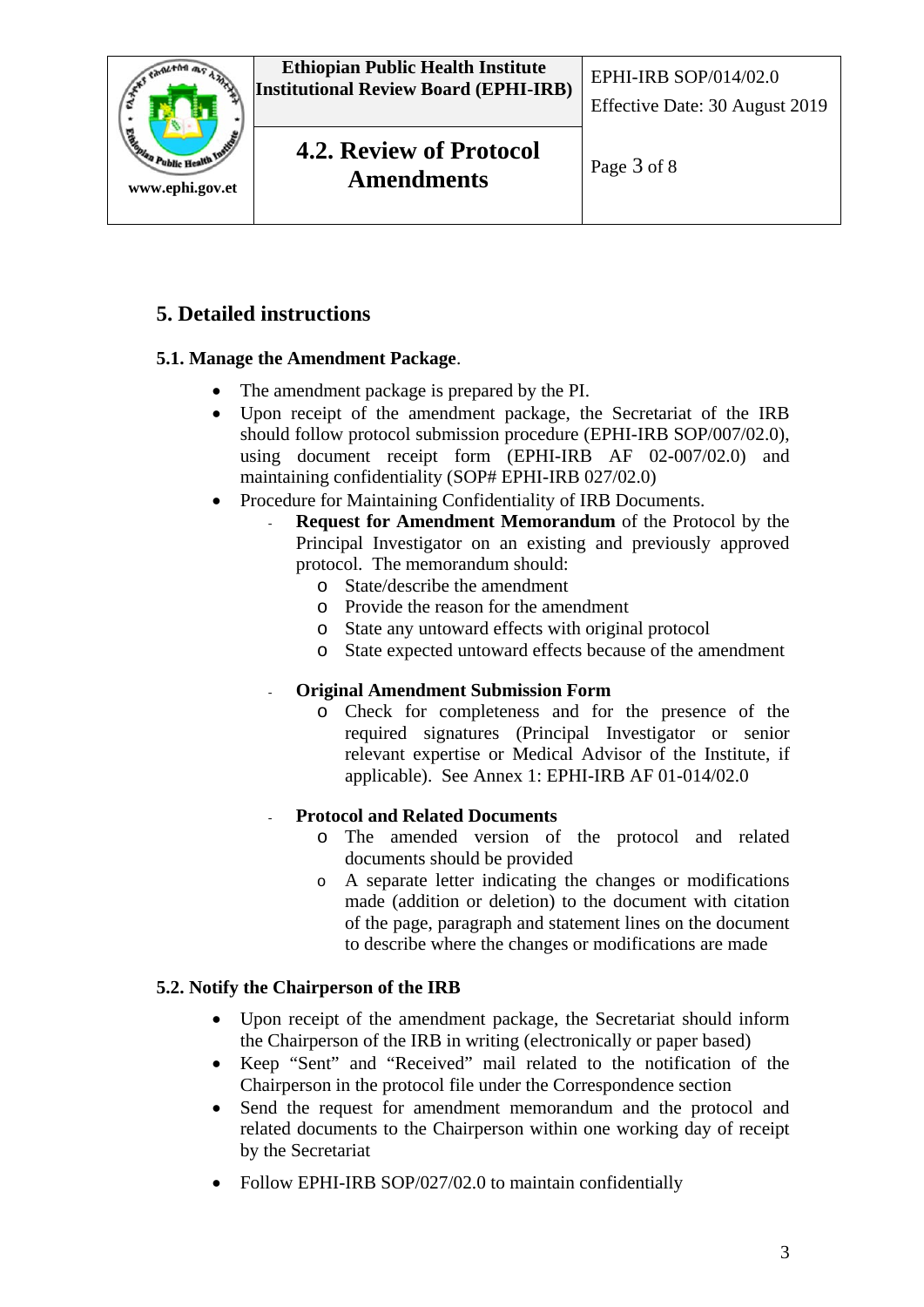

• After review of the materials, the Chairperson will determine whether the protocol requires expedited or full board review

## **5.3. Determine whether expedited or full board review**

- Refer EPHI-IRB SOP/010/02.0 for Expedited Review
- Refer EPHI-IRB SOP/011/02.0 for initial review of application protocol)
- Protocol amendment which increase risk to study participants, as judged by the Chairperson, such as a change in study design, which may include but is not limited to:
	- additional treatments or the deletion of treatments
	- any changes in inclusion/exclusion criteria
	- change in method of dosage formulation, such as, oral changed to intravenous
	- significant change in the number of subjects (Increase: if there are  $\leq 20$ subjects enrolled, change of 5 is significant; if there are  $>20$  subjects enrolled, a change of 20% is significant – Decrease: if the decrease in the number of subjects alters the fundamental characteristics of the study, it is significant)
	- significant decrease or increase in dosage amount
- If the Chairperson decides the protocol requires full IRB approval, the Chairperson will indicate this decision on the Checklist, sign and date the form
- The Secretariat places the protocol amendment request on the agenda for the next convened meeting
- The following documents are distributed to each IRB member:
	- the amendment's revision documents to clearly identify each change<br>requested changes to the consent form, if applicable requested changes to the consent form, if applicable
- If an amendment is received just prior to the IRB meeting, the Chairperson may decide to review the amendment in full IRB, even though the amendment may be expedited

#### **5.4. Expedited Review**

• Refer EPHI-IRB SOP/010/02.0 for expedited review procedure

#### **5.5. Full board review by the IRB**

- Refer EPHI-IRB SOP/011/02.0 (for initial review of application protocol)
- See section 5.6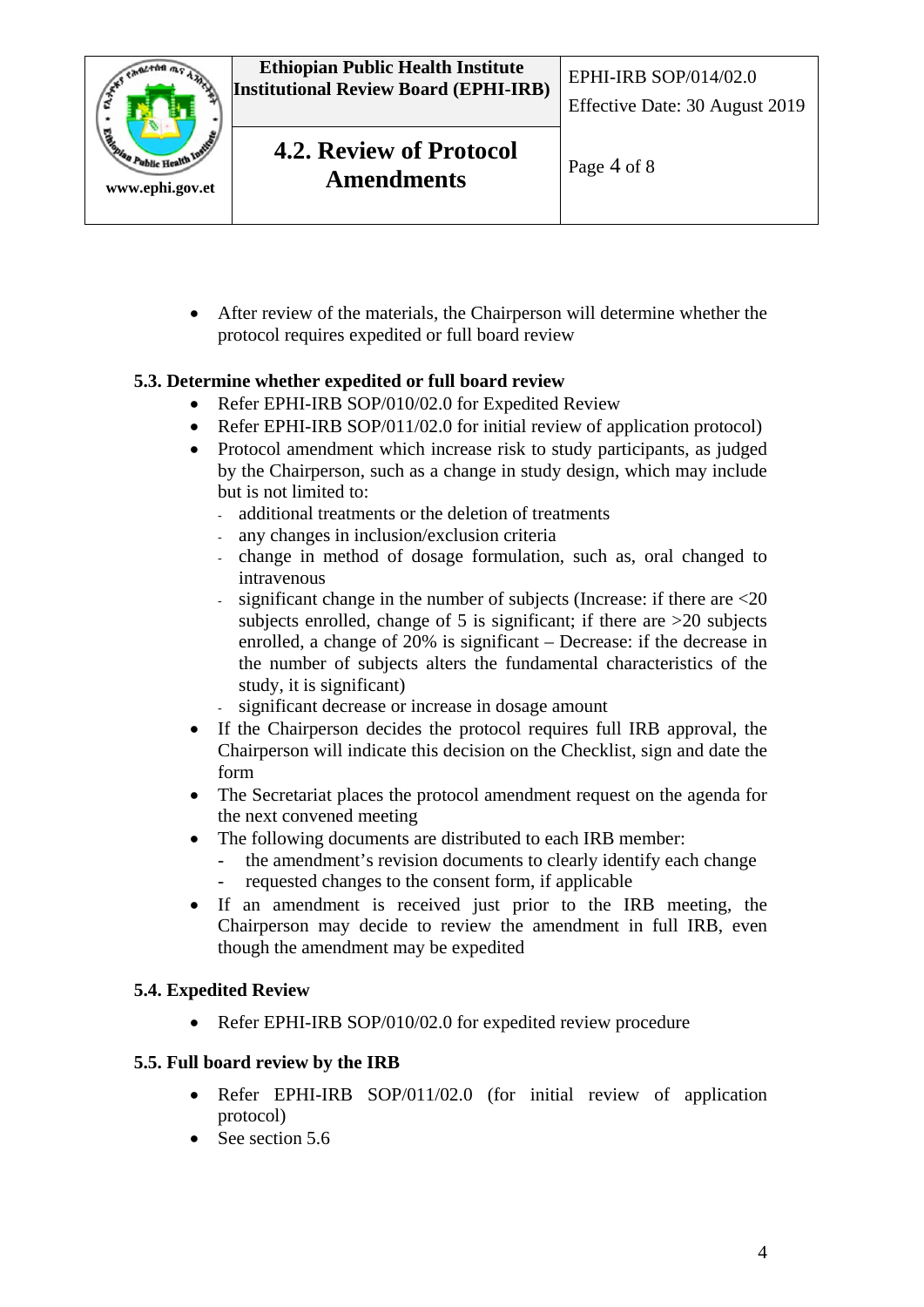

#### **5.6. Protocol Amendment Review Process**

#### **5.6.1 Review amended protocols**

- Use the process outlined in the Application Assessment Form (EPHI-IRB/008/02.0 to review amended protocols and protocol-related documents
- Note recommendations for changes to the protocol and/or informed consent requested by IRB Members in the minutes as with modifications made by EPHI and will be communicated to the principal investigator or clinical trial office
- The Chairperson or designee calls for a vote on the proposed amendment to:
	- Approve the protocol amendment as is with no modification of the informed consent
	- Require a modification to the proposed amendment or informed consent documents, stating the reason and action required to sustain the study with follow-up by the Chairperson
	- Require a modification to the proposed amendment or informed consent documents, stating the reason and action required to sustain the study with follow-up by the Chairperson
	- Require a modification to the proposed amendment or informed consent documents, stating the reason and action required to sustain the study with a follow-up full IRB review
	- Suspend the study, until further information is obtained
	- Not suspend the study as currently approved, but request further information regarding the amendment and the effects of the amendments on the approved study
	- Not approve the amendment request, stating the reason  $-$  but allow the study to continue as previously approved
- If the IRB approves the protocol amendment, the Secretariat staff communicates this decision to the principal investigator
- If the IRB does not approve the protocol amendment, the Chairperson immediately notifies the principal investigator in writing of the decision and the reason for not approving the amendment
- If the IRB votes to require modifications to any of the documents, or the protocol amendment, the Secretariat sends a written request about the specific changes to the principal investigator asking him or her to make the necessary changes and resubmit the documents to EPHI-IRB.
- The Chairperson completes a decision form (EPHI-IRB AF 02-008/02.0) after the IRB has reached its decision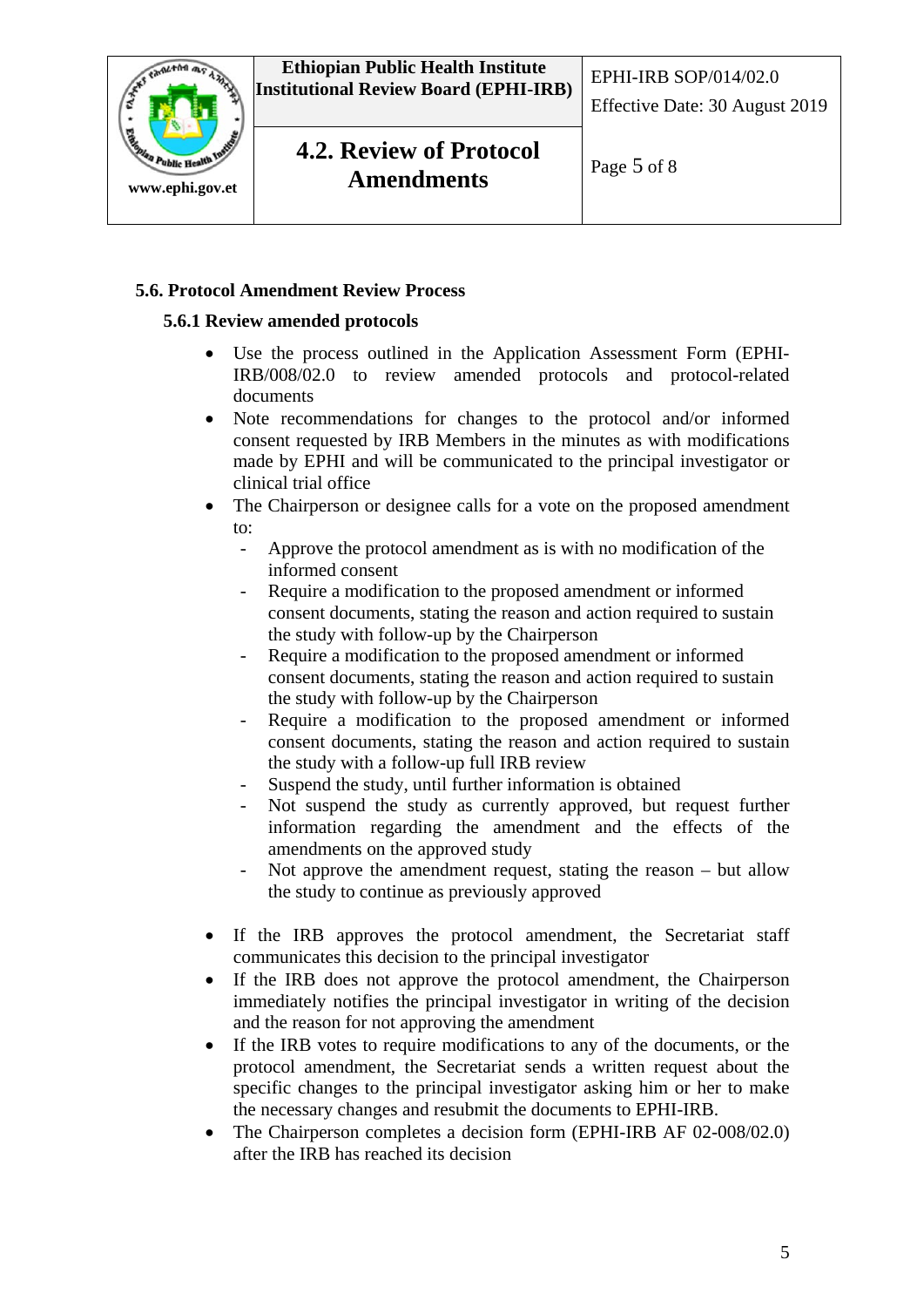

• Keep the forms, minutes of the meeting relevant to the discussion and the decision reached by the IRB as the official records of the amendment review process

### **5.6.2 Completion of the Amendment Submission Form**

- The Chairperson must sign and date the original version of this form and return this to the Secretariat no later than 5 working days after the review
- Addition of Amendment to the Protocol Number The Secretariat assigns a letter to the protocol number that corresponds to the number of the amendment. For example: The third amendment to EPHI-IRB-015-2019 would be formatted as: EPHI-IRB-015-2019C
- Record the amended protocol number on the form
- The Secretariat signs and dates the original version of the form

### **5.7. Notify the Principal Investigator.**

- Send a signed and dated Amendment Submission Form to the Principal Investigator for their records no later than 7 working days
- The Clinical Trials Office or the P.I. should then provide a "clean" copy (*underlining and highlighting removed*) of the protocol and related documents as well as the "clean" PDF electronic version to the Secretariat of the IRB.

#### **5.8. Documentation**

• Place the original completed documents, the "clean" version of the protocol and related documents in the protocol file with the other documents pertaining to the amendment

## **6. Glossary**

| Amendment protocol<br>package | A package of the amended parts and related documents of<br>the protocol, previously approved by the IRB. In the course<br>of the study, the PI may decide to make changes in the<br>protocol. |  |
|-------------------------------|-----------------------------------------------------------------------------------------------------------------------------------------------------------------------------------------------|--|
| Clinical trial office         | An institute or an office where the study takes place and<br>where the principal investigator and/or his/her staff may be<br>reached.                                                         |  |
| Expedited approval            | An IRB approval granted only by the Chairperson of the<br>EPHI-IRB or a designated IRB member (not the full IRB)<br>for minor changes to current IRB approved research                        |  |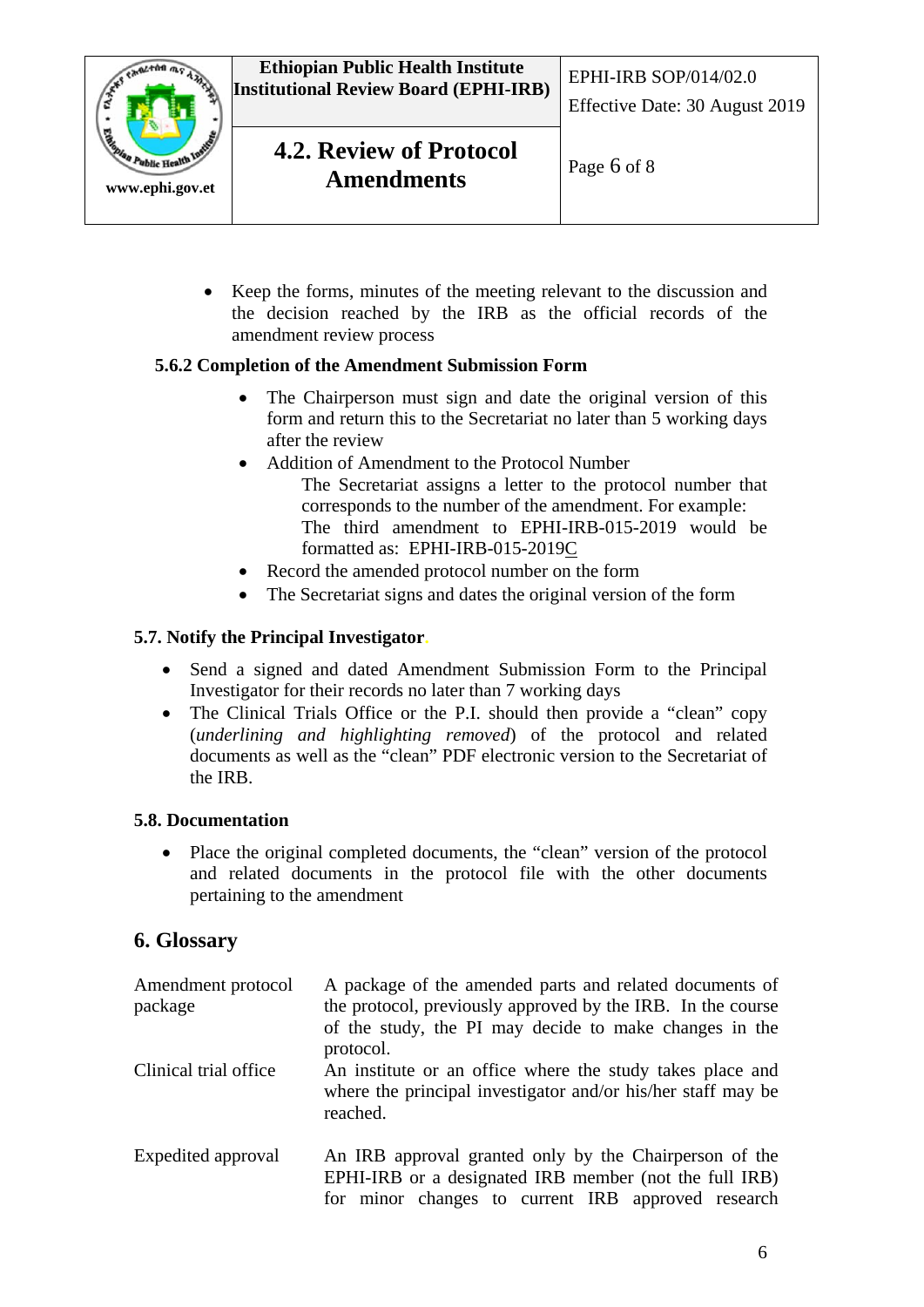

activities and for research which involves no more than minimal risk, as stated in the SOP# EPHI-IRB SOP/010/02.0

# **8. References**

- 1. World Health Organization, Standards and Operational Guidance for Ethics Review of Health-Related Research with Human Participant, 2011.
- 2. International Council for Harmonization of Technical Requirements for Pharmaceuticals for Human Use Guidance for Good Clinical Practice (ICH GCP) E6(R2), 2016.
- 3. Code of Federal Regulations (45 CFR 46): Protection of Human Subjects, Department of Health and Human Services, USA, 2009.
- 4. Relevant SOPs: EPHI-IRB SOP 007/02.0, EPHI-IRB SOP/008/02.0, EPHI-IRB SOP/010/02.0, EPHI-IRB SOP/011/02.0, EPHI-IRB 027/02.0.

# **7. Annex**